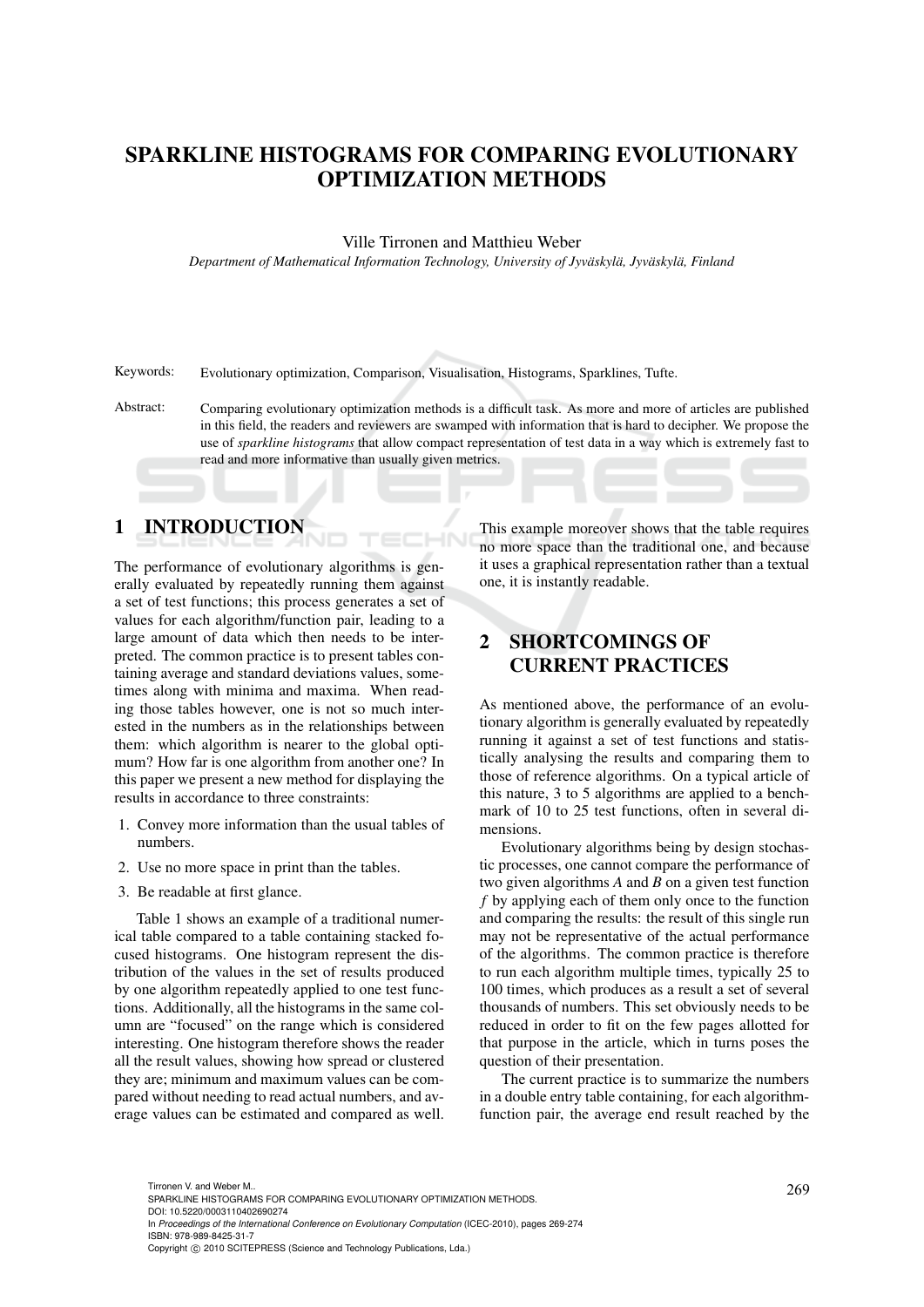|          | Function 4                   |  |  |
|----------|------------------------------|--|--|
| Method 1 | $-3.06e + 02 \pm 5.68e + 00$ |  |  |
| Method 2 | $-1.22e + 02 \pm 2.59e + 00$ |  |  |
| Method 3 | $-3.11e + 02 \pm 1.49e + 01$ |  |  |
| Method 4 | $-3.51e + 02 \pm 3.58e + 01$ |  |  |

Table 1: Stacked focused histograms convey more information regarding an algorithm's performance than a table filled with numbers and are readable at first glance.

**IHN** 

algorithm when applied repeatedly to that function, along with the standard deviation. Although it arguably provides the reader with as much numerical data as it is possible in the given space, reading such a table is difficult: while the best results for each function can be highlighted (e.g., using a boldface font), the relative results of the various algorithms on on given function is visible only if the reader takes the time to read the numbers carefully and compare them.

### 3 THE SPARKLINE **HISTOGRAMS**

Histograms are a common data visualization technique that is often used for comparing dense sets of numbers. This visualization technique fits very well to task of comparing optimization algorithms, as it allows to present all the results of repeated experiments at the same time. This technique has been used in, for example, articles (García et al., 2009; Fan and Lampinen, 2003). The use of histograms conveys more data than a single statistical number, is easily readable, and easily satisfies the constraints 1 and 3 presented in the introduction.

Large histograms require a significant amount of space and often cannot be included due to the constraints on the article length. To solve this problem we look at the work of Edward Tufte (Tufte, 2006), which demonstrates that very small graphics can be as legible as large page filling graphics. In some cases, smaller graphic be a better choice due to more favourable aspect ratio. Tufte applies this idea in time-series visualisation and dubs his invention "sparklines", with the definition *"data-intense, design-simple, words-sized graphics"*. In essence, a sparkline is a font-high, one-word wide time series plot. Similarly to equations, sparklines can be set outside of the flow of the text, i.e.:

 $\sim$   $\sim$   $\sim$   $\sim$  temperature 22.4 $\degree$  C,

or be set inside it,  $\sim\sim\sim\sim$ , to visualise evidence on the spot. In a stacked, or a table form, such as shown in Table 2, they provide an easy way to com-



Table 2: Example of stacked sparklines.



pare several time series at a glance.

We propose to use similar sized graphics to represent the empirical distributions of the algorithm results. Our visualization consists of a table of normalized histograms (see Table 5). Each column of the table represents a given test case (e.g., a test function) and methods under comparison (e.g., algorithms) are stacked vertically. Histograms in one column all have the same range, which is the smallest interval containing the data from each of the methods presented in that column. This interval is then divided into a given number of subintervals usually called "bins"; the height of a column thus represents the number of data points falling into the corresponding bin. Reader can verify that we indeed use *less* print space than usual statistics table and thus meet the constraint 2 presented in the introduction.

When the data produced by each method is tightly clustered, but the clusters are spread over a wide interval, the resulting histogram becomes quite uninformative, presenting only a few spikes in each cluster center. However, not all data needs to be shown: the reader, whose goal is to find the best algorithm for a given task, is likely to be more interested by the fact that one method is very much inferior to others rather than by how far behind it actually is. Thus we can greatly improve the value of the visualization by zooming in to the interesting region and by discarding the clearly inferior results. To do this, we augment the histogram by adding a "dump bin" at the far right of each histogram, separated from the other bins by an ellipsis ("..."). This "dump bin" contains all results crossing a given threshold and considered inferior and uninteresting. This addition has significant effect on the readability of the visualisation which can be seen in Table 3. The naive way of plotting the data, shown on the left, is dominated by the worst algorithm and effectively hides the variation between the other three. This is exacerbated by the single outlier run of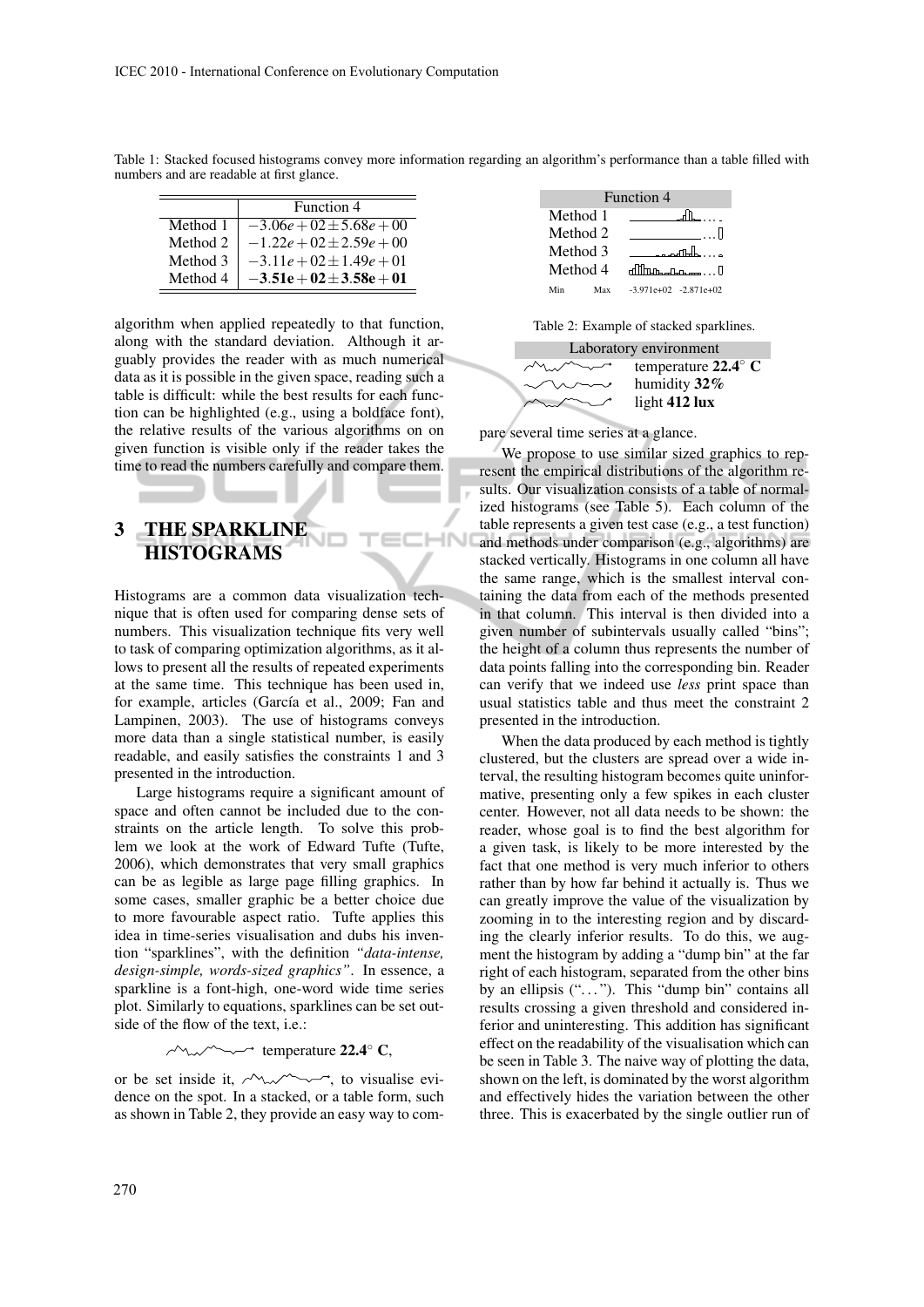Table 3: Comparison between regular and focused histograms: the latter convey more information regarding the "better" algorithms.



Method 1. The "dump bin" strategy effectively uncovers the important details between the three dominant algorithms.

In reading the graph the "dump bin" can then be read as the number of runs where the algorithm has failed to produce a meaningful result. The final and the most important component, the range, is depicted at the bottom row of each column. The range fixes the results in place and also documents the authors view on what is the interesting range of values. Table 5 presents a full-size example of stacked, focused sparklines and is compared against the traditional table of average values (in Table 4; see Section 5 for a detailed description of those tables). Reading a sparkline histogram is a three step procedure:

- 1. Verify the range, which gives a rough estimate of the scale of the values, serving the same function as the average value, or the y-axis of a convergence graph. If the range is outside of what the reader considers interesting, the rest of the graph can be discarded.
- 2. Focus on the dump bin. Those algorithms that are entirely, or almost entirely dumped can be discarded as uninteresting.
- 3. Draw conclusions from the remaining part, which is the one the author of the graphic has deemed interesting.

To create a stack of histograms as presented above, the following procedure has been applied. It must be noted that this procedure assumes that the optimization problem is a minimization, and that lower values are considered "better" than higher ones. Preliminary experiments have shown that histograms composed of  $N = 25$  bins including the dump bin lead to dense, yet still legible graphics when set in a size equivalent to a 7pt font.

While binning the data is trivial, the choice of the threshold defining the "dump bin" is of first importance. However, additional preliminary experiments show that a good threshold can, in most cases, be derived automatically with a simple heuristic: ensure that 95% of the values of minimum two algorithms are displayed in the graphic and then find the threshold *t*





so that total number of bins with data in the whole column of algorithms is maximised.

# 4 ON COMPARING OPTIMIZATION METHODS

The problem of comparing the performance of *A* and *B* on function *f* can be expressed as a comparison of two distributions based on an initial sampling. While conclusions are easy to draw when the two samples are not overlapping and are standing "far" form each other, those conditions are usually not met, making the comparison of *A* and *B* a difficult task. For samples which are normally distributed, one can apply Student's t-test to determine, with a given threshold probability, if the results of *A* and *B* are significantly different. This is however usually not the case, as explained in Section 2 as well as in a thorough study in (García et al., 2009). Even non-parametric test such as the *Mann-Whitney U test* (also known as the *Wilcoxon rank-sum test*) (Mann and Whitney, 1947) cannot be applied to the two samples since, although this test does not assume that the two samples are drawn from any particular distribution, it may be inappropriate if the distributions are too skewed or otherwise ill-behaved (Feltovich, 2003), which may confuses even this test. It is also worth noting that the use of this test is an implicit admission that the distribution of result samples is not necessarily normally distributed, which is in contradiction with the usage of average and standard deviation tables.

There is often a large difference between meaningful in statistical sense and meaningful in general: the difference between algorithms may in practice be insignificant (both perform in/adequately for the task) while statistically significant (samples have small difference in means and even smaller variance).

Moreover, the algorithms often have properties that are not evident in their mean, median, or similar statistic. Consider a simple case where two algorithms have the same mean statistic, but one has larger deviation. In the above perspective of comparing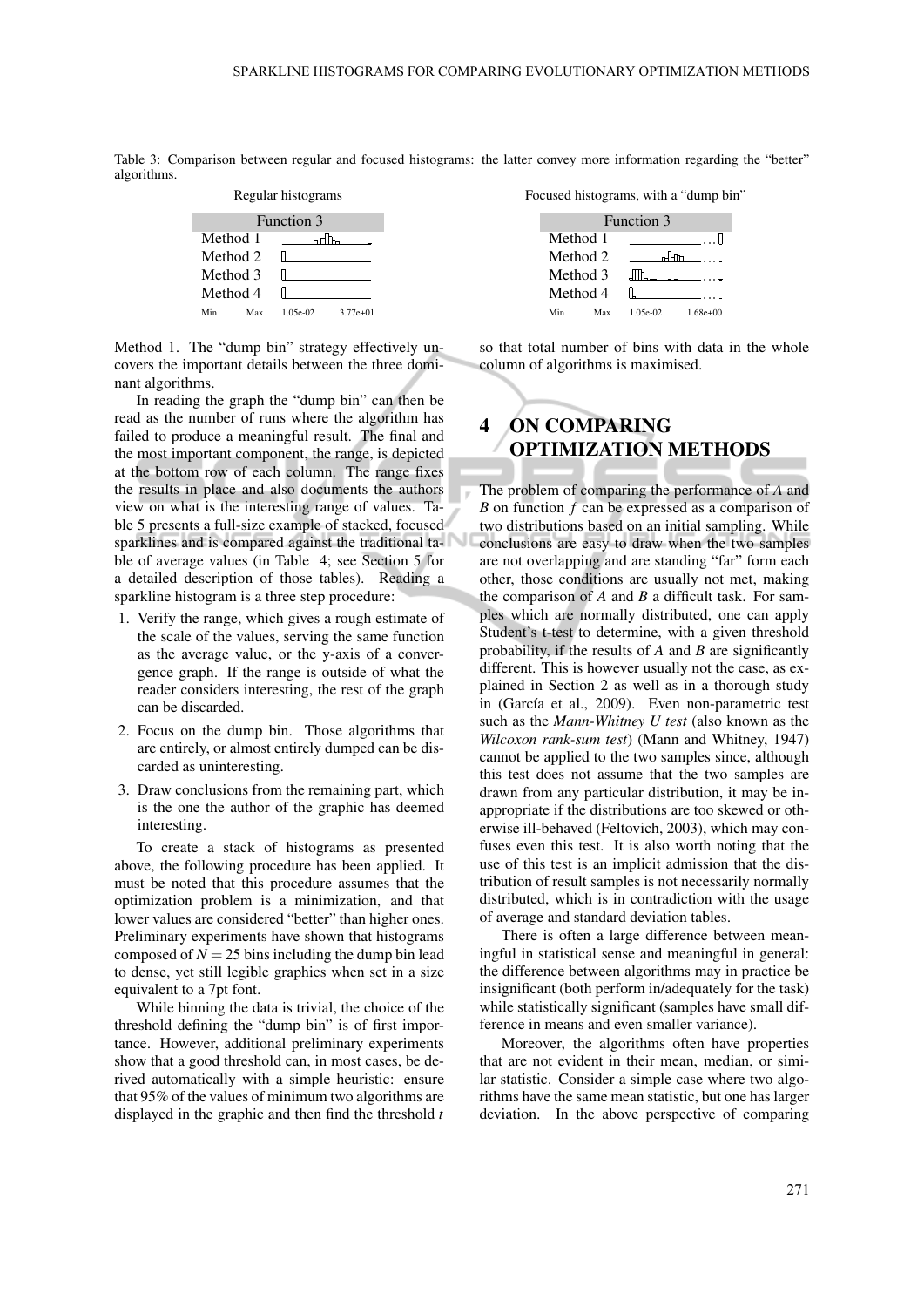|            | Method 1                     | Method 2                     | Method 3                                                                                          | Method 4                     |
|------------|------------------------------|------------------------------|---------------------------------------------------------------------------------------------------|------------------------------|
| Function 1 | $1.62e - 01 \pm 1.67e - 02$  | $3.57e - 02 \pm 3.47e - 03$  | $1.52e - 02 \pm 7.50e - 03$                                                                       | $6.47e - 03 \pm 4.88e - 03$  |
| Function 2 | $8.88e + 01 \pm 1.26e + 01$  | $8.87e + 01 \pm 2.39e + 01$  | $7.05e + 00 \pm 3.95e + 00$                                                                       | $1.98e + 00 \pm 2.36e + 00$  |
| Function 3 | $1.92e + 01 \pm 3.57e + 00$  | $1.05e + 00 \pm 1.77e - 01$  | $3.37e - 01 \pm 5.80e - 01$                                                                       | $8.82e - 02 \pm 1.95e - 01$  |
| Function 4 | $-3.06e + 02 \pm 5.68e + 00$ | $-1.22e + 02 \pm 2.59e + 00$ | $-3.11e + 02 \pm 1.49e + 01$                                                                      | $-3.51e + 02 \pm 3.58e + 01$ |
| Function 5 | $1.91e + 03 \pm 9.94e + 01$  | $4.64e + 03 \pm 1.18e + 02$  | $1.08e + 03 \pm 1.42e + 02$                                                                       | $8.64e + 02 \pm 1.38e + 02$  |
| Function 6 | $-1.30e + 05 \pm 3.17e + 03$ | $-5.62e + 04 \pm 1.47e + 03$ | $-1.33e + 05 \pm 3.27e + 03 - 1.50e + 05 \pm 1.14e + 04$                                          |                              |
| Function 7 | $2.15e-01 \pm 2.50e-02$      | $7.42e - 02 \pm 6.98e - 03$  | $4.45e - 02 \pm 9.44e - 03$                                                                       | $3.36e - 02 \pm 1.03e - 02$  |
| Function 8 | $-1.76e + 02 \pm 7.76e + 00$ |                              | $-6.78e + 01 \pm 2.35e + 00 - 1.56e + 02 \pm 7.13e + 00 - 1.83e + 02 \pm 2.58e + 01$              |                              |
| Function 9 | $1.95e + 03 \pm 1.51e + 02$  | $4.95e + 03 \pm 1.24e + 02$  | $1.16e + 03 \pm 1.55e + 02$                                                                       | $9.61e + 02 \pm 1.65e + 02$  |
|            |                              |                              | Function $10 -1.65e+05\pm4.74e+03 -6.55e+04\pm1.99e+03 -1.54e+05\pm6.07e+03 -1.66e+05\pm8.11e+03$ |                              |

Table 4: Average Fitness  $\pm$  standard deviation at the end of the optimization.

Table 5: Result Distributions.



Table 6: Results of the Wilcoxon Rank-Sum test (Comparison with Method 4). A "+" symbol in the table means that Method 4 performs significantly better than the method it is compared to; an "=" symbol means that there is no statistically significant difference in performance between the two methods.

|                   | Method 1  | Method 2  | Method 3 |
|-------------------|-----------|-----------|----------|
| Function 1        |           | +         |          |
| Function 2        |           | $\ddot{}$ |          |
| Function 3        | $\,{}^+$  | $\,{}^+$  |          |
| Function 4        | $\ddot{}$ | $\ddot{}$ |          |
| <b>Function 5</b> | $\ddot{}$ | $\ddot{}$ |          |
| Function 6        | $\ddot{}$ | $\,{}^+$  |          |
| Function 7        | $\,{}^+$  | $\ddot{}$ |          |
| Function 8        | $=$       | $\ddot{}$ |          |
| Function 9        |           | $\,{}^+$  |          |
| Function 10       |           |           |          |

means, we would have to conclude that they are equal, in practise however, the difference can be crucial as we can run the highly varying algorithm several times to ensure significantly better results. Skewed distributions complicate the matter even further since we would need to observe more statistical parameters in addition to variance to decide which algorithm would be better at the case at hand.

The remarks above do not mean that statistical testing must be rejected: it is a powerful tool that does allow to draw conclusions from large and otherwise difficult to manage data sets. But their application requires planning and risk of misuse is high. In medical research, where statistics are of great importance, this situation has already been identified since the 1980s (Altman, 1991b; Strasak et al., 2007) and entire books on the field have been written (see e.g., (Altman, 1991a)) on how to do statistics correctly within this single field. With the increasing access to any type of information by the general public in the recent years, the awareness of the problems posed by improper use of statistical tools has moved out of the circles of scientific research and has reached the general public, as can be attested by an article on the subject in a popular science magazine (Siegfried, 2010), which is an enjoyable description of rampant misuse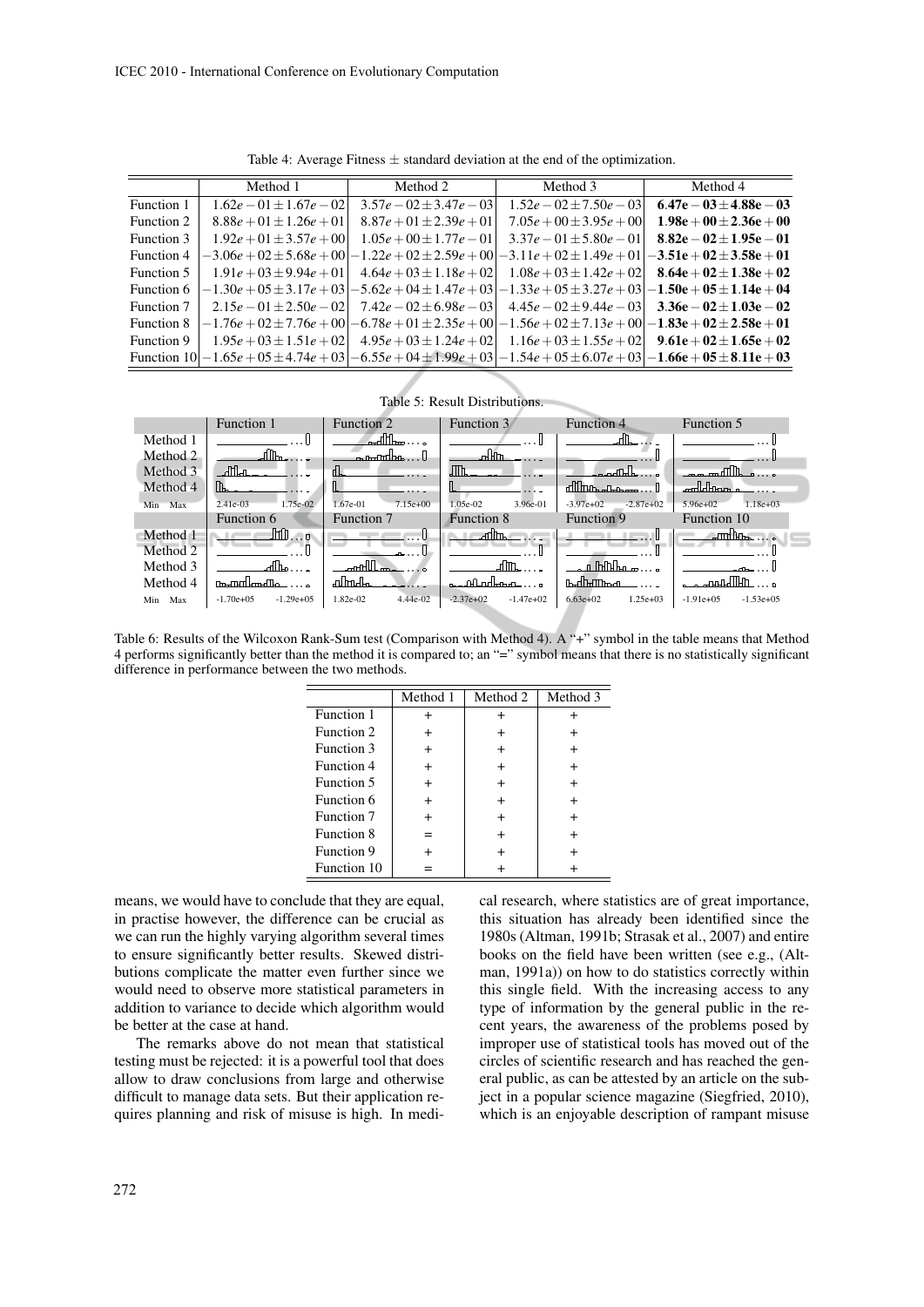of statistics in fields of science.

When the hypotheses on which the statistical tests are based are not verified, no statistical test can be naively applied to the data in order to perform a quantitative analysis; one must then resort to a qualitative approach to the problem. The method for data presentation described in this paper is thus based on graphical representations of the data, especially in the forms of histograms. The readers are thus expected to exert their best judgement when comparing multiple, judiciously presented such figures in order to draw the appropriate conclusions regarding the performance of the algorithms. This method also aims at conveying as much information as both the usual average and standard deviation table and the statistical test table without making any assumption regarding the distribution of the data, while occupying about the same amount of space. Finally, it is believed to be readable at a glance.

# 5 COMPARISONS TO OTHER DATA PRESENTATIONS

To illustrate the effectiveness of our visualization method we present a comparison of four evolutionary algorithms that was computed for an earlier work (Weber et al., 2010). The data consists of four stochastic optimization methods, with two baseline algorithms (1 and 2) and two proposed improvements (3 and 4). The tests consists of a set of ten typical functions, commonly used in the field, in 500 dimensions. To evaluate our visualisation method, we present the same data in three formats: as the average and standard deviation in Table 4, as a statistical comparison in Table 6, and in our preferred format in Table 5. The first comparison is between the averages in Table 4 and the histograms in Table 5. A cursory comparison between Table 4 and Table 5 reveals that the required print areas needed for both tables more or less equal, leading to the conclusion that replacing the numerical table with a graphical one is feasible within the strict page limits imposed by many publishers. Moreover, the histograms table is composed of self-sufficient tiles and can, unlike the numerical table, be laid out more flexibly. The data can for example be presented as a square table, as a long column on the side of the page or even as separate blocks near the explanatory text of the article.

One claim could however be made in favor of average and standard deviation tables: they present the numerical data precisely and in an absolute way, which is not accomplished by the histogram representation. This is naturally true, but what is the im-

portance of knowing the exact value of the average? Reasonably, this level of precision could be necessary only when making a comparative study but, as argued before, averages and standard deviations are not sufficient for this purpose. Since fitting all the numerical data in a printed article is infeasible and distracting, the only reasonable recourse to rely on the reproducibility of science and to re-compute the numbers for the tests. Alternatively, one can publish the gathered data in its entirety outside of the article.

To evaluate the work, the reader is instructed to first study the Table 4. Casual study reveals, mostly due the bold font, that Method 4 is likely to be the best candidate. At this point we make a claim: there are four functions for which this might not be the case. How long does it take to see which ones they are? This simple test clearly illustrates the fact that reading this table is difficult.

In contrast we observe Table 5. We instantly see that in many cases Method 4 has produced results closer to the optimum than other methods, with the closest competitor being Method 3. Method 2 seems to be in general not competitive compared to the other methods and Method 1 is in the competition but losing. In four cases (functions 4, 6, 8 and 10), we see significant overlap, which confirms the result of the Mann-Whitney U test in Table 6, indicating that for Functions 8 and 10, Method 4 is not performing significantly better than Method 1. The same test indicates however that on Function 4, Method 4 is outperforming Method 1 whereas the distributions are mostly overlapping. This might be caused be a long tailed and skewed histogram for Method 4 which causes Mann-Whitney-U test to give an counterintuitive result. These examples therefore illustrate the fact that our visualisation effectively conveys at least the same information as the Mann-Whitney U test, as well as information complementary to the test and its limits.

The visualisation shows several other points of interest, that are not evident in either standard deviation table or statistical test. Method 1 seems to have a rather robust behaviour. Although it rarely competes in the best solution quality, it seems to reliably achieve a certain level of fitness, which is most evident in Functions 2, 4, and 8. Method 4 works the opposite way, having a wide distribution and sometimes finding excellent results and yet at times failing badly. When considering repeated experiments, there is little use of running Method 1 again to improve the result, but running number 4 several times could be very beneficial. In some cases, some algorithms have their data entirely in the "dump bin". This is the author's way of visually claiming that those algorithms